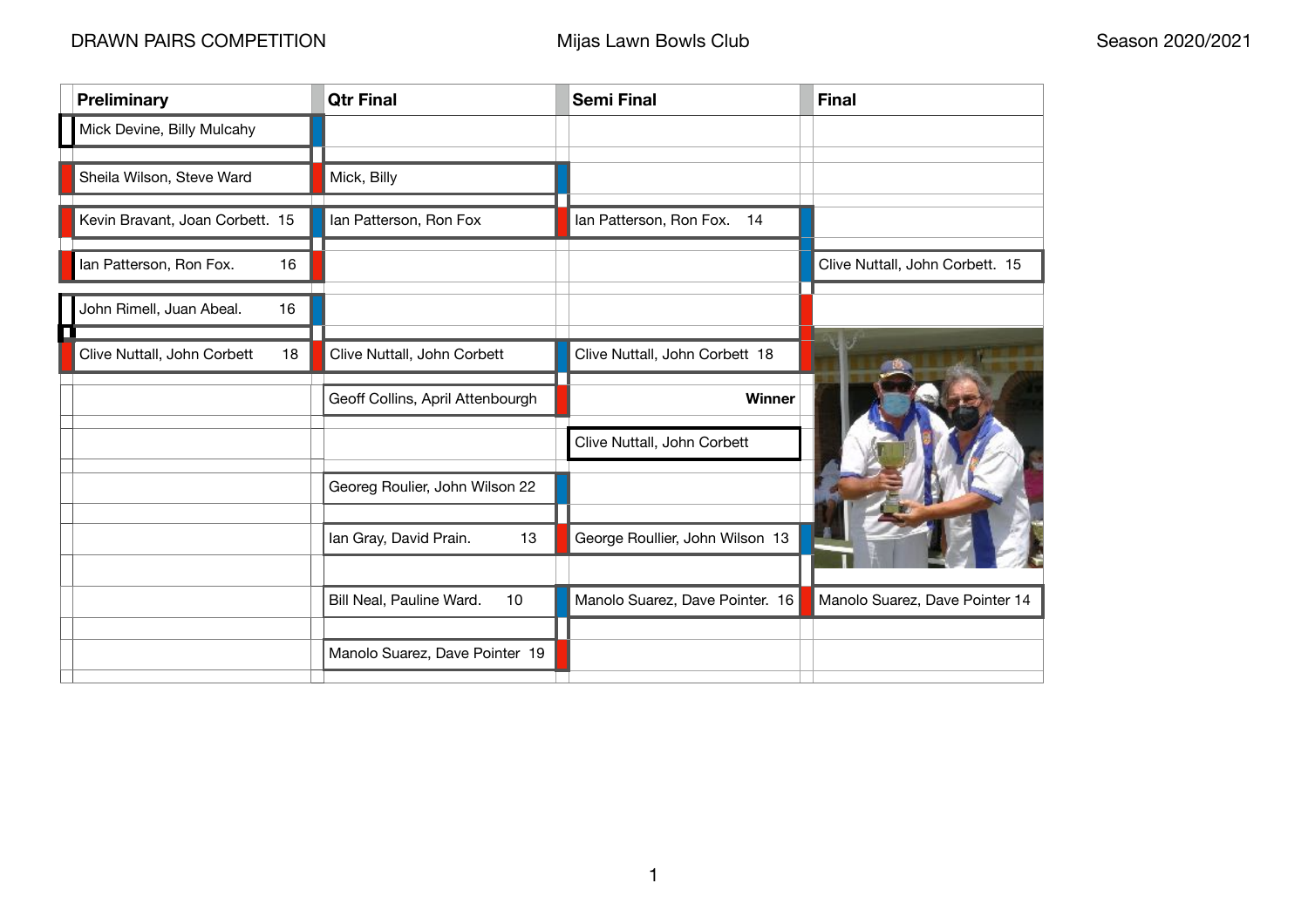| <b>Quarter Finals</b>                               | <b>Semi Finals</b>                     | <b>Final</b>                                        |
|-----------------------------------------------------|----------------------------------------|-----------------------------------------------------|
| Bill Neal, Sheila Wilson, David Prain. (5)          |                                        |                                                     |
| John Wilson, Steve Ward, Ron Fox. (25)              | John W, Steve W, Ron Fox. (29)         |                                                     |
|                                                     |                                        | John Wilson, Steve Ward, Ron Fox.<br>(14)           |
| Juan Abeal, Kevin Bravant, Pauline Ward (19)        | Pauline. Billy Mulcahy, D. Pointer (9) |                                                     |
| Clive Nuttall, John Corbett, Graeme Dunn (14)       | Subs - JA and KB no shows              |                                                     |
|                                                     | Winner                                 |                                                     |
|                                                     | John Wilson, Steve Ward, Ron Fox       |                                                     |
|                                                     |                                        |                                                     |
| Ian Patterson, April Attenbourgh, Joan Corbett (23) |                                        |                                                     |
| Eoghain Bradaigh, Ian Gray, George Roullier. (14)   | Ian P, April, Joan. (15)               |                                                     |
|                                                     |                                        |                                                     |
|                                                     |                                        |                                                     |
| Maureen Fraser, Mick Devine, Manolo Suarez (10)     | Geoff C, John R, Ewan F. (18)          | Geoff Collins, John Rimell, Ewan<br>Fraser.<br>(12) |
| Geoff Collins, John Rimell, Ewan Fraser (28)        |                                        |                                                     |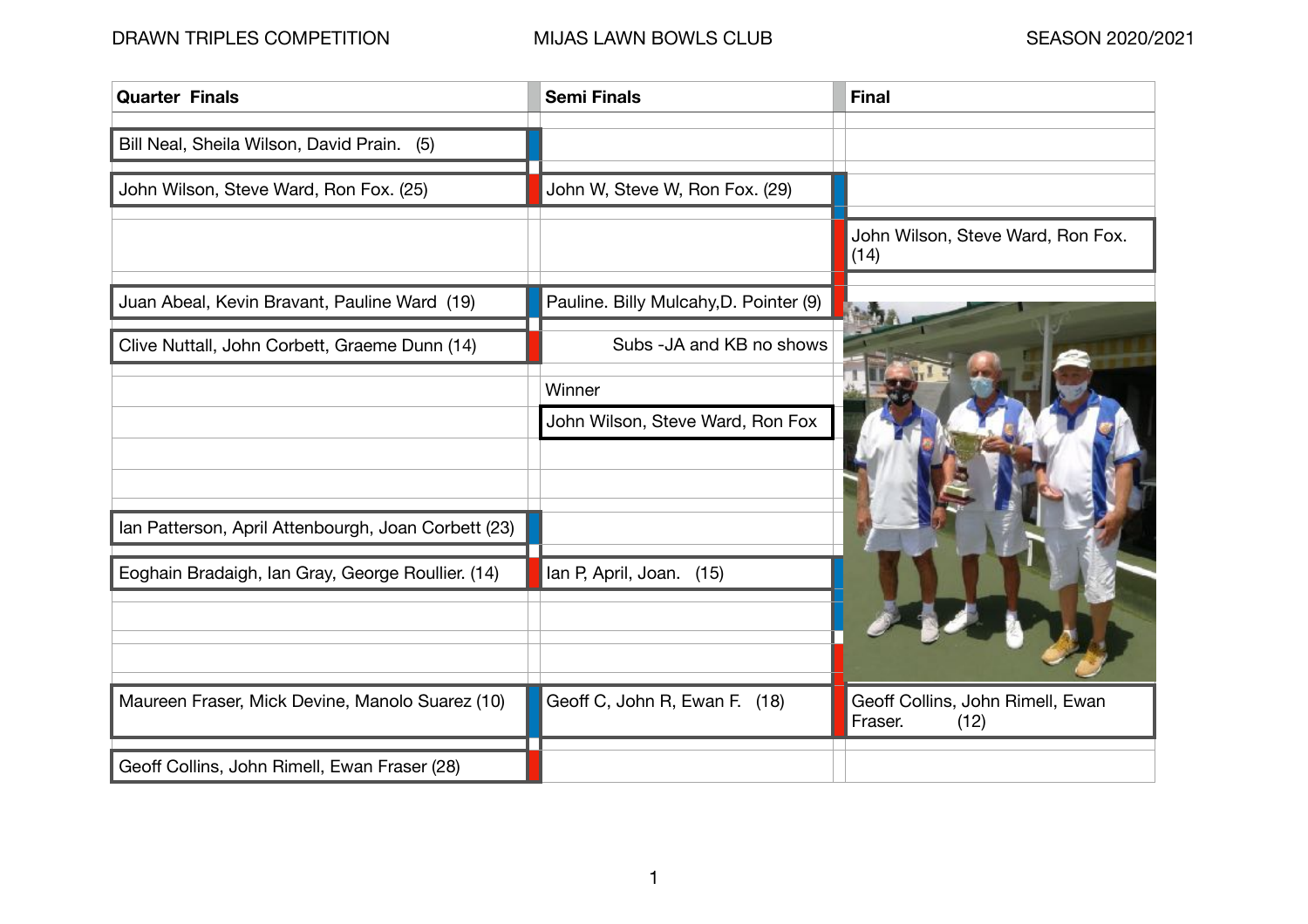|                       | <b>Preliminary</b>      | Last 16                  | <b>Quarter Final</b> | <b>Semi Final</b> | <b>Final</b>           |
|-----------------------|-------------------------|--------------------------|----------------------|-------------------|------------------------|
| Pauline Ward 6 (8)    | lan Gray $1(21)$        | lan Gray 1. (17)         |                      |                   |                        |
| Graeme Dunn 3 (8)     | <b>Bill Neal 1 (21)</b> | <b>Bill Neal 1. (21)</b> | Bill Neal. 1. (19)   |                   |                        |
| Mick Devine 2 (21)    | Ewan Fraser 3 (18)      | Mick. 2. (11)            | lan P.<br>(21)       | lan P.<br>(21)    |                        |
| Ian Patterson (21)    | John Wilson (19)        | lan P                    |                      |                   |                        |
| Billy Mulcahy 4 (7)   | Juan Abeal. (21)        | (11)<br>Juan.            |                      |                   | lan Patterson.<br>(21) |
| <b>Maureen Fraser</b> | Joan Corbett WO         | Joan C. 1 (21)           | Joan C 1.<br>(8)     | Clive 2<br>(18)   |                        |
| John Corbett 1 (14)   | Clive Nuttall 2 (21)    | Clive. 2.<br><b>WO</b>   | Clive. 2.<br>(21)    |                   |                        |
| John Rimell (14)      | Eric Storrs 1. (21)     | Eric. 1                  |                      | <b>WINNER</b>     |                        |
| Ron Fox. 4 (15)       | Sheila Wilson (21)      | Sheila W<br><b>WO</b>    |                      | lan Patterson     |                        |
|                       |                         | Eoghain Bradaigh 2       | Sheila W (21)        |                   |                        |
|                       |                         | David Prain 4. (21)      | David P. 4 (17)      | Sheila W. (16)    |                        |
|                       |                         | Dave Pointer 4 (9)       |                      |                   |                        |
|                       |                         | Kevin Bravant 3 (13)     |                      |                   | Manolo Suarez. 2. (14  |
|                       |                         | Manolo Suarez 2 (21)     | Manolo 2. (21)       | Manolo 2 (21)     |                        |
|                       | Steve Ward.<br>(21)     | George Roullier 6 (10)   | Steve W. (9)         |                   |                        |

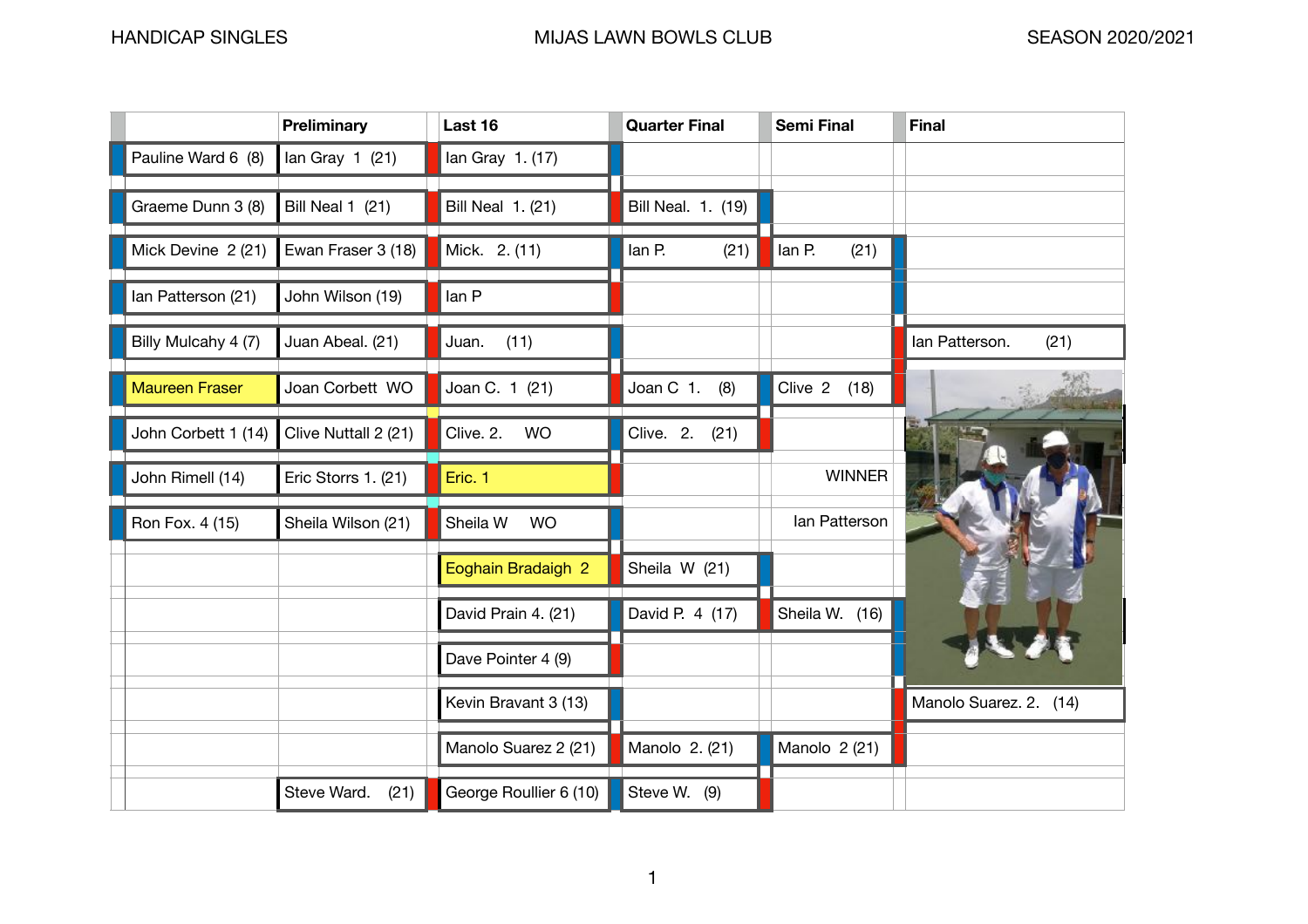| <b>Preliminary</b> | Last 16                                  | <b>Quarters</b>         | <b>Semis</b>           | <b>Final</b>  |
|--------------------|------------------------------------------|-------------------------|------------------------|---------------|
|                    | Juan Abeal. 21                           |                         |                        |               |
| John Rimell. 18    | Ian Patterson. 12                        | Juan Abeal.<br>21       |                        |               |
| David Prain. 21    | David Prain.<br>17                       | Kevin Bravant. 14       | Juan Abeal. 21         | Juan Abeal 21 |
|                    | Kevin Bravant. 21                        |                         |                        |               |
|                    | Mick Devine.<br>21                       |                         |                        |               |
|                    | George Roullier.10                       | Mick Devine. 7          | Steve Ward. 18         |               |
|                    | 21<br>Steve Ward.                        | Steve Ward. 21          | <b>WINNER</b>          |               |
|                    | Ron Fox.<br>$\overline{7}$               |                         | <b>JUAN ABEAL</b>      |               |
|                    | 21<br>lan Gray.                          |                         |                        |               |
|                    | Dave Pointer.<br>$\overline{\mathbf{0}}$ | 21<br>lan Gray.         |                        |               |
|                    | Clive Nuttall. 7                         | John Corbett. 18        | 21<br>lan Gray.        |               |
|                    | John Corbett. 21                         |                         |                        |               |
|                    |                                          | <b>Bill Neal.</b><br>21 | <b>Bill Neal</b><br>19 | lan Gray. 13  |
|                    | John Wilson.<br>21                       | John Wilson. 10         |                        |               |
|                    | Graeme Dunn. 9                           |                         |                        |               |